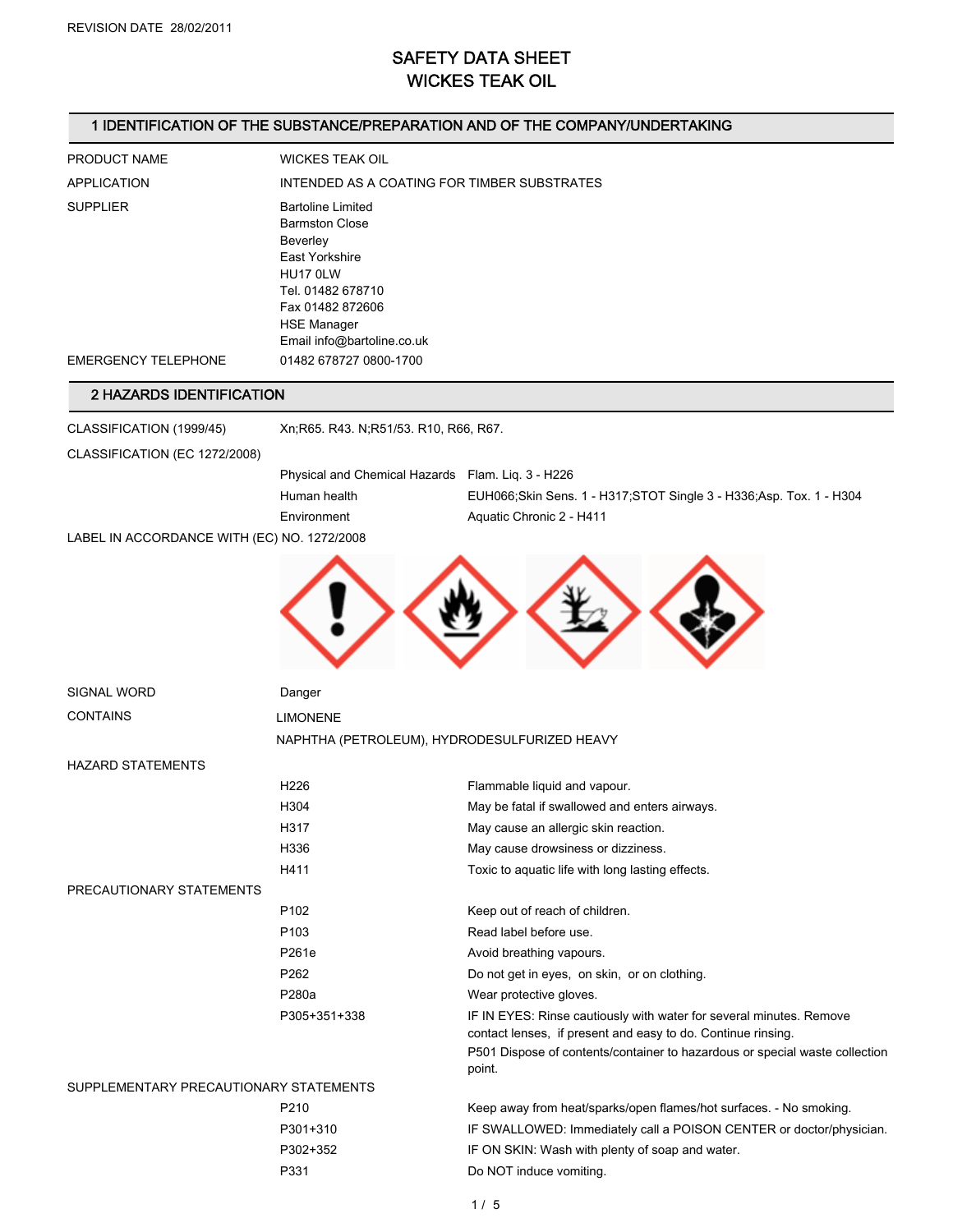Supplemental Label Information (EU)

EUH066 Repeated exposure may cause skin dryness or cracking.

### 3 COMPOSITION/INFORMATION ON INGREDIENTS

| <b>LIMONENE</b>                                                                                                                                           |                   |                                                                             | 3% |
|-----------------------------------------------------------------------------------------------------------------------------------------------------------|-------------------|-----------------------------------------------------------------------------|----|
| CAS-No.: 138-86-3                                                                                                                                         | EC No.: 205-341-0 |                                                                             |    |
| Classification (EC 1272/2008)<br>Flam. Lig. 3 - H226<br>Skin Irrit. 2 - H315<br>Skin Sens. 1 - H317<br>Aquatic Acute 1 - H400<br>Aquatic Chronic 1 - H410 |                   | Classification (67/548/EEC)<br>R <sub>10</sub><br>R43<br>Xi:R38<br>N;R50/53 |    |

| CAS-No.: 64742-82-1                                                                                                                      | EC No.: 265-185-4                                                                                             |
|------------------------------------------------------------------------------------------------------------------------------------------|---------------------------------------------------------------------------------------------------------------|
| Classification (EC 1272/2008)<br>Flam. Lig. 3 - H226<br>EUH066<br>STOT Single 3 - H336<br>Asp. Tox. 1 - H304<br>Aquatic Chronic 2 - H411 | Classification (67/548/EEC)<br>Xn, R65.<br>N,R51/53.<br>R <sub>10</sub> , R <sub>66</sub> , R <sub>67</sub> . |

The Full Text for all R-Phrases and Hazard Statements is Displayed in Section 16

#### 4 FIRST-AID MEASURES

#### GENERAL INFORMATION

Move the exposed person to fresh air at once. Get medical attention if any discomfort continues.

INHALATION

Move the exposed person to fresh air at once. Get medical attention. Provide rest, warmth and fresh air. When breathing is difficult, properly trained personnel may assist affected person by administering oxygen.

INGESTION

DO NOT INDUCE VOMITING! NEVER MAKE AN UNCONSCIOUS PERSON VOMIT OR DRINK FLUIDS! If vomiting occurs, keep head low so that stomach content doesn't get into the lungs. Drink plenty of water. Get medical attention immediately! Provide rest, warmth and fresh air.

SKIN CONTACT

Remove contaminated clothing. Wash the skin immediately with soap and water. Get medical attention promptly if symptoms occur after washing.

EYE CONTACT

Make sure to remove any contact lenses from the eyes before rinsing. Promptly wash eyes with plenty of water while lifting the eye lids. Continue to rinse for at least 15 minutes and get medical attention.

### 5 FIRE-FIGHTING MEASURES

#### EXTINGUISHING MEDIA

Fire can be extinguished using: Foam. Dry chemicals, sand, dolomite etc.

SPECIAL FIRE FIGHTING PROCEDURES

Avoid breathing fire vapours. Cool containers exposed to flames with water until well after the fire is out. Keep run-off water out of sewers and water sources. Dike for water control.

#### SPECIFIC HAZARDS

Vapours are heavier than air and may travel along the floor and in the bottom of containers. Vapours may be ignited by a spark, a hot surface or an ember.

#### 6 ACCIDENTAL RELEASE MEASURES

NAPHTHA (PETROLEUM), HYDRODESULFURIZED HEAVY 75%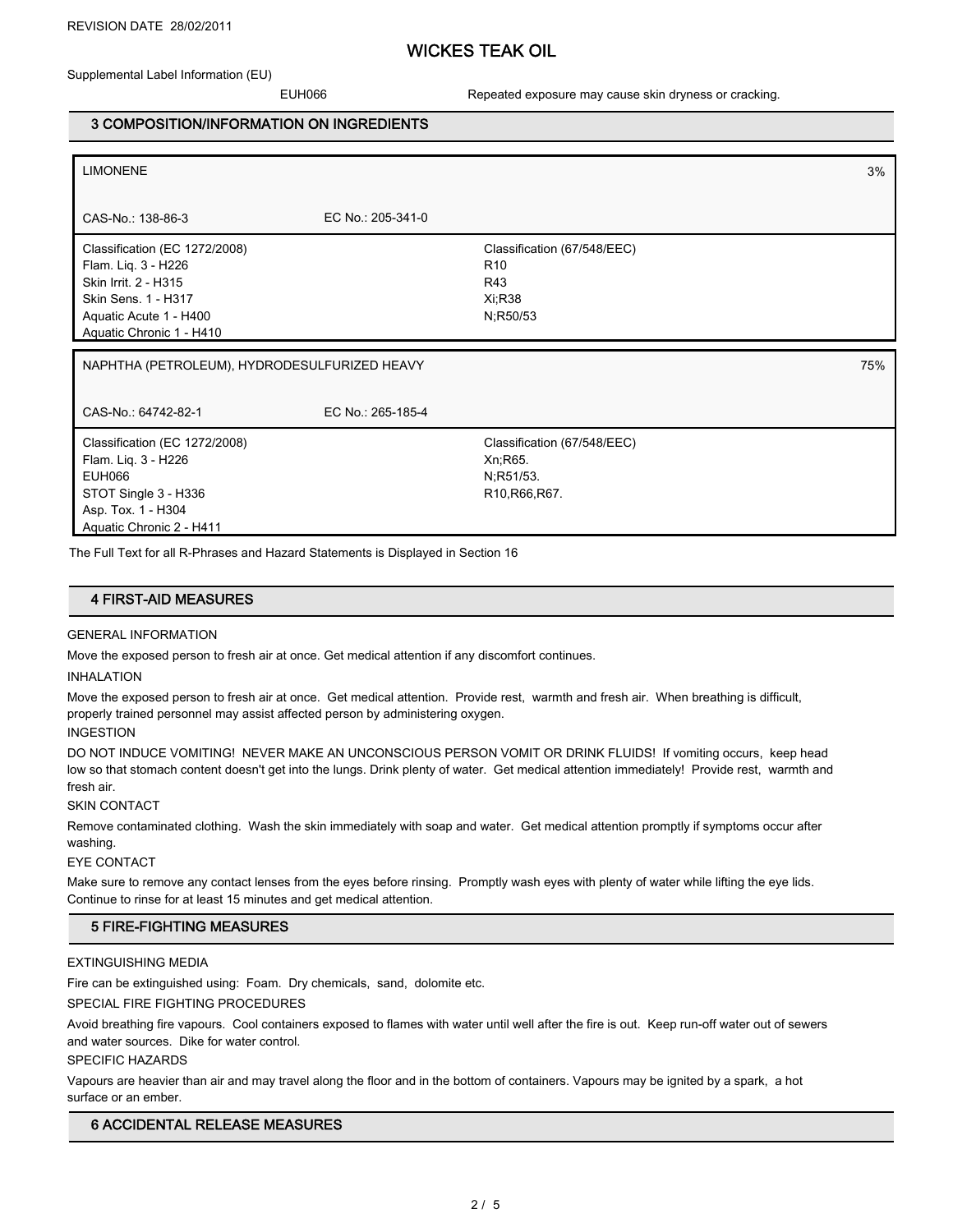#### SPILL CLEAN UP METHODS

Wear necessary protective equipment. Absorb in vermiculite, dry sand or earth and place into containers. Do not contaminate water sources or sewer.

### 7 HANDLING AND STORAGE

#### USAGE PRECAUTIONS

Avoid spilling, skin and eye contact. Ventilate well, avoid breathing vapours. Use approved respirator if air contamination is above accepted level.

STORAGE PRECAUTIONS

Store in tightly closed original container in a dry, cool and well-ventilated place. Keep in original container.

### 8 EXPOSURE CONTROLS/PERSONAL PROTECTION

| Name                                                           | <b>STD</b> | TWA - 8 Hrs | STEL - 15 Min | <b>Notes</b> |
|----------------------------------------------------------------|------------|-------------|---------------|--------------|
| <b>NAPHTHA (PETROLEUM),</b><br><b>IHYDRODESULFURIZED HEAVY</b> | <b>WEL</b> | 350 mg/m3   | 600 mg/m3     |              |

WEL = Workplace Exposure Limit.

PROTECTIVE EQUIPMENT





ENGINEERING MEASURES

Provide adequate general and local exhaust ventilation.

RESPIRATORY EQUIPMENT

No specific recommendation made, but respiratory protection must be used if the general level exceeds the recommended occupational exposure limit.

HAND PROTECTION

Use protective gloves.

EYE PROTECTION

Wear approved safety goggles.

OTHER PROTECTION

Wear appropriate clothing to prevent any possibility of liquid contact and repeated or prolonged vapour contact.

HYGIENE MEASURES

DO NOT SMOKE IN WORK AREA! Wash at the end of each work shift and before eating, smoking and using the toilet. Promptly remove any clothing that becomes contaminated. Wash promptly with soap & water if skin becomes contaminated. Use appropriate skin cream to prevent drying of skin. When using do not eat, drink or smoke.

### 9 PHYSICAL AND CHEMICAL PROPERTIES

| APPFARANCF                                                                                            | Liguid                                                                |
|-------------------------------------------------------------------------------------------------------|-----------------------------------------------------------------------|
| COLOUR                                                                                                | <b>Brown</b>                                                          |
| ODOUR                                                                                                 | Oil smell                                                             |
| <b>REI ATIVE DENSITY</b><br><b>VISCOSITY</b><br>FLASH POINT (°C)<br>AUTO IGNITION<br>TEMPERATURE (°C) | 0.820<br>$32-37$ s 20<br>41° CC (Closed cup).<br>450 solvent fraction |
| <b>VOLATILE ORGANIC COMPOUND</b><br>(VOC)                                                             | 700 g/litre                                                           |

### 10 STABILITY AND REACTIVITY

**STABILITY** Stable under normal temperature conditions.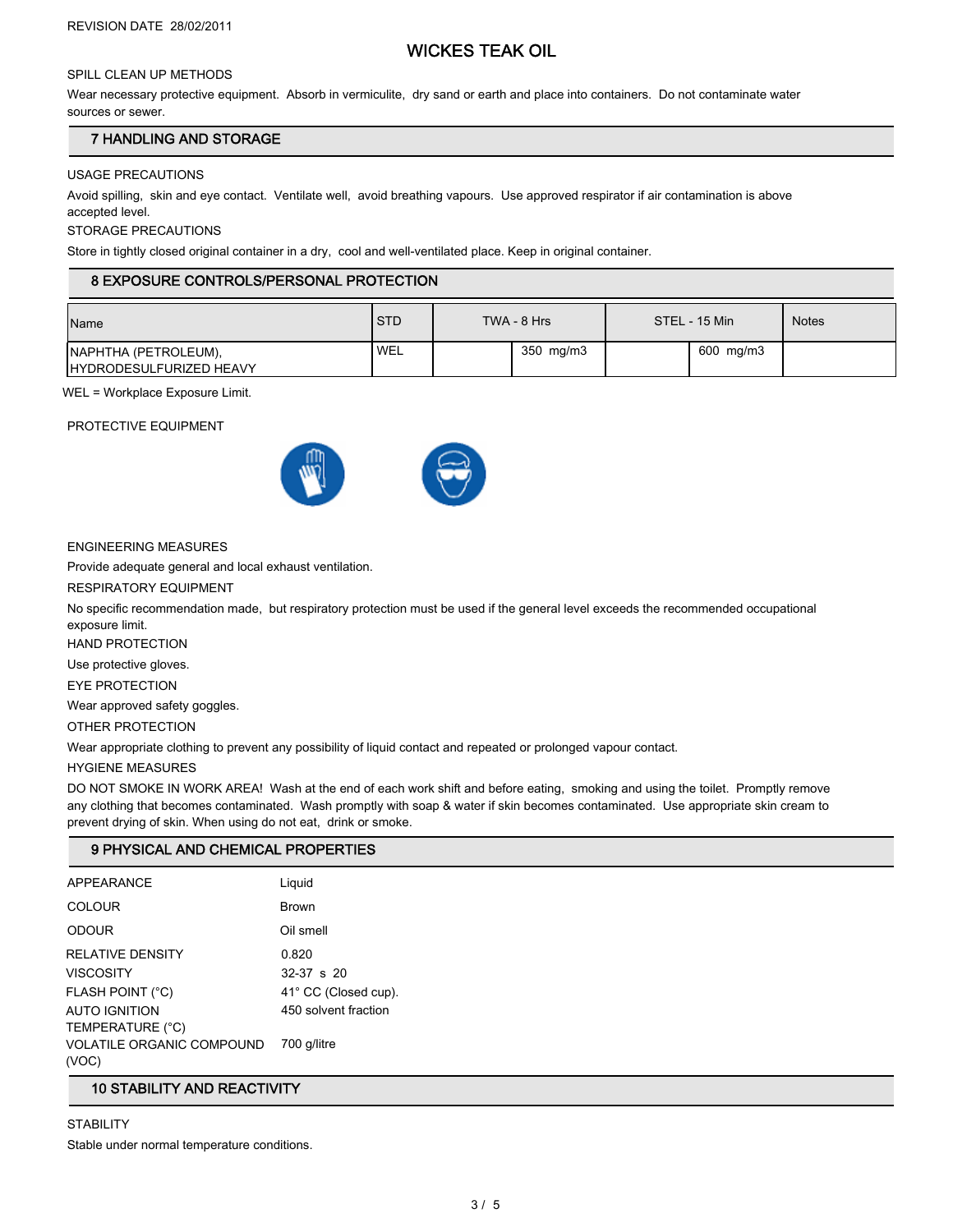CONDITIONS TO AVOID

Avoid contact with acids and oxidising substances.

HAZARDOUS DECOMPOSITION PRODUCTS

Fire creates: Toxic gases/vapours/fumes of: Carbon monoxide (CO). Carbon dioxide (CO2).

### 11 TOXICOLOGICAL INFORMATION

#### INHALATION

Prolonged inhalation of high concentrations may damage respiratory system.

INGESTION

Liquid irritates mucous membranes and may cause abdominal pain if swallowed.

#### SKIN CONTACT

Acts as a defatting agent on skin. May cause cracking of skin, and eczema. Prolonged or repeated exposure may cause severe irritation.

#### EYE CONTACT

May cause severe irritation to eyes.

#### TARGET ORGANS

Skin Eyes Respiratory system, lungs

### 12 ECOLOGICAL INFORMATION

#### **ECOTOXICITY**

Dangerous for the environment: May cause long-term adverse effects in the aquatic environment.

MOBILITY

The product is insoluble in water and will spread on the water surface.

BIOACCUMULATION

May accumulate in soil and water systems.

#### DEGRADABILITY

The product is expected to be slowly biodegradable.

### 13 DISPOSAL CONSIDERATIONS

### GENERAL INFORMATION

Waste is suitable for incineration. Waste is classified as hazardous waste. Disposal to licensed waste disposal site in accordance with the local Waste Disposal Authority.

### DISPOSAL METHODS

Dispose of waste and residues in accordance with local authority requirements. Do not allow runoff to sewer, waterway or ground. Empty containers must not be burned because of explosion hazard.

### 14 TRANSPORT INFORMATION



| PROPER SHIPPING NAME | PAINT (White Spirit)        |
|----------------------|-----------------------------|
| UN NO ROAD           | 1263                        |
| ADR CLASS NO.        | 3                           |
| <b>ADR CLASS</b>     | Class 3: Flammable liquids. |
| ADR PACK GROUP       | Ш                           |
| HAZARD No. (ADR)     | 30                          |
| ADR LABEL NO         | 3                           |
| <b>HAZCHEM CODE</b>  | 3Y                          |
| UN NO. SEA           | 1263                        |
| <b>IMDG CLASS</b>    | 3                           |